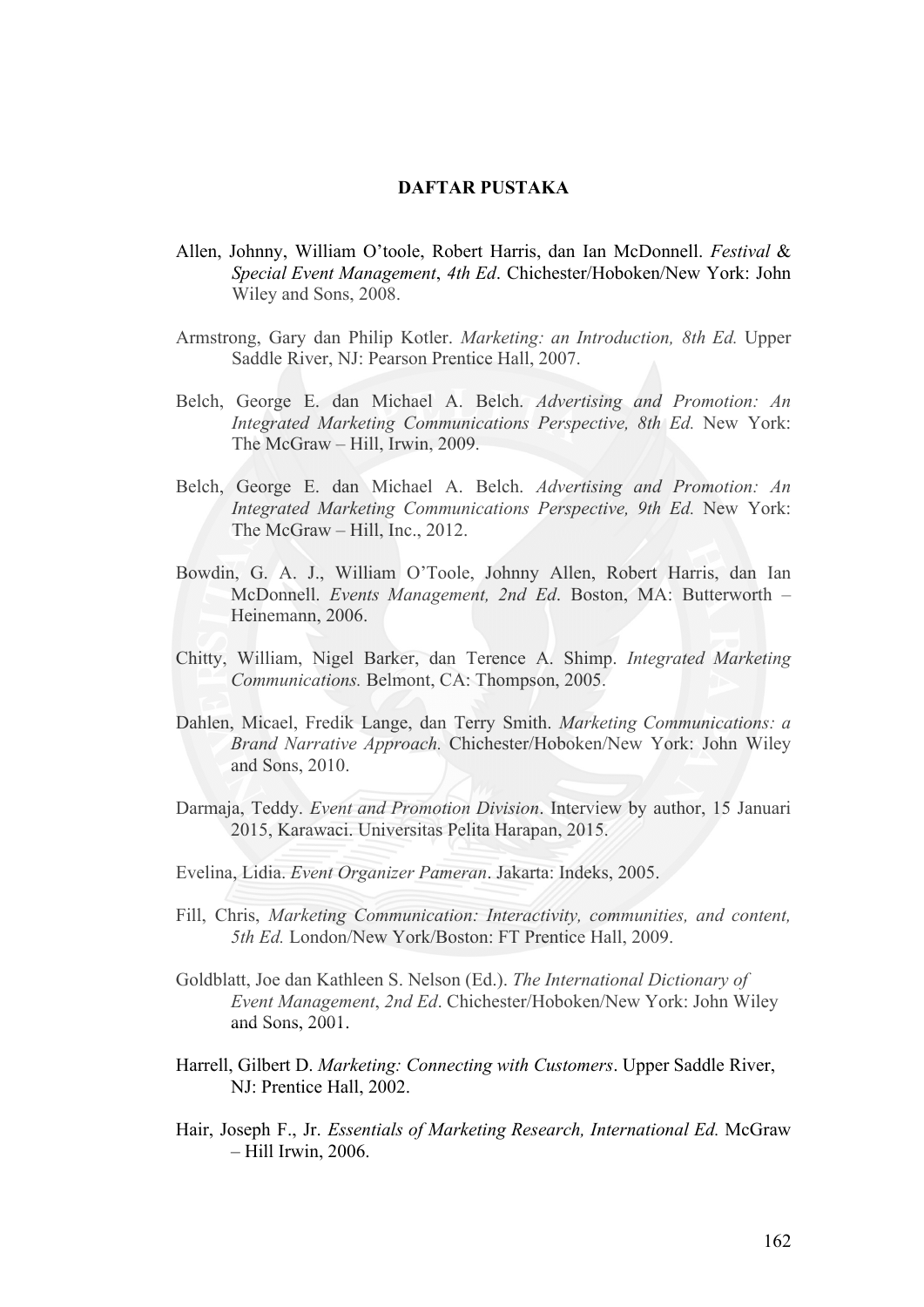- McCartney, Glenn. *Event Management: an Asian Perspective.* New York: McGraw – Hill, 2010.
- Mulyana, Deddy. *Ilmu Komunikasi: Suatu Pengantar*. Bandung: Remaja Rosdakarya, 2003.
- Masterman, Guy dan Emma H. Wood. *Innovative Marketing Communications: Strategies for the Events Industry*. Burlington, MA: Elsevier Butterworth – Heinemann, 2006.
- Noor, Any. *Manajemen Event*. Jakarta: Alfabeta, 2009.
- Ouwersloot, Hans dan Tom Duncan. *Integrated Marketing Communications*. *European Ed.* New York: McGraw – Hill, 2008.
- Ouwersloot, Hans dan Tom Duncan. *Integrated Marketing Communications*. *2nd Ed.* New York: McGraw – Hill 2005.
- PDDIKTI, "Grafik jumlah Perguruan Tinggi". PDDIKTI Online. Available from http://forlap.dikti.go.id/perguruantinggi/homegraphpt; Internet; accessed 5 Maret 2015.
- PPM Manajemen, "*Event Marketing That Sells!*". PPM Riset Manajemen Online. Available from http://ppm-manajemen.ac.id/event-marketing-that-sells-2/ Internet; accessed 7 Maret 2015.
- Rossiter, John R. *Advertising Communications and Promotion Management*. Burr Ridge, IL: Irwin, 1998.
- Saget, Allison. *The Event Marketing Handbook: Beyond Logistics & Planning*. Chicago, IL: Dearborn Trade Publishing, 2006.
- Schultz, Don E. dan Heidi Schultz. *IMC, The Next Generation : Five Steps For Delivering Value and Measuring Financial Returns, 1st Ed.* New York: McGraw – Hill, 2003.
- Shimp, Terence A. *Integrated Marketing Communication in Advertising and Promotion*, *7th Ed.* Belmont, CA: Thomson, 2007.
- Shone, Anton dan Bryn Parry. *Successful Event Management, 2th Ed.* Cengage Learning, Hampshire: Thomson, 2004.
- Stevens, Ruth P. *Trade Show and Event Marketing: Plan, Promote and Profit*. Belmont, CA: Thomson, 2005.